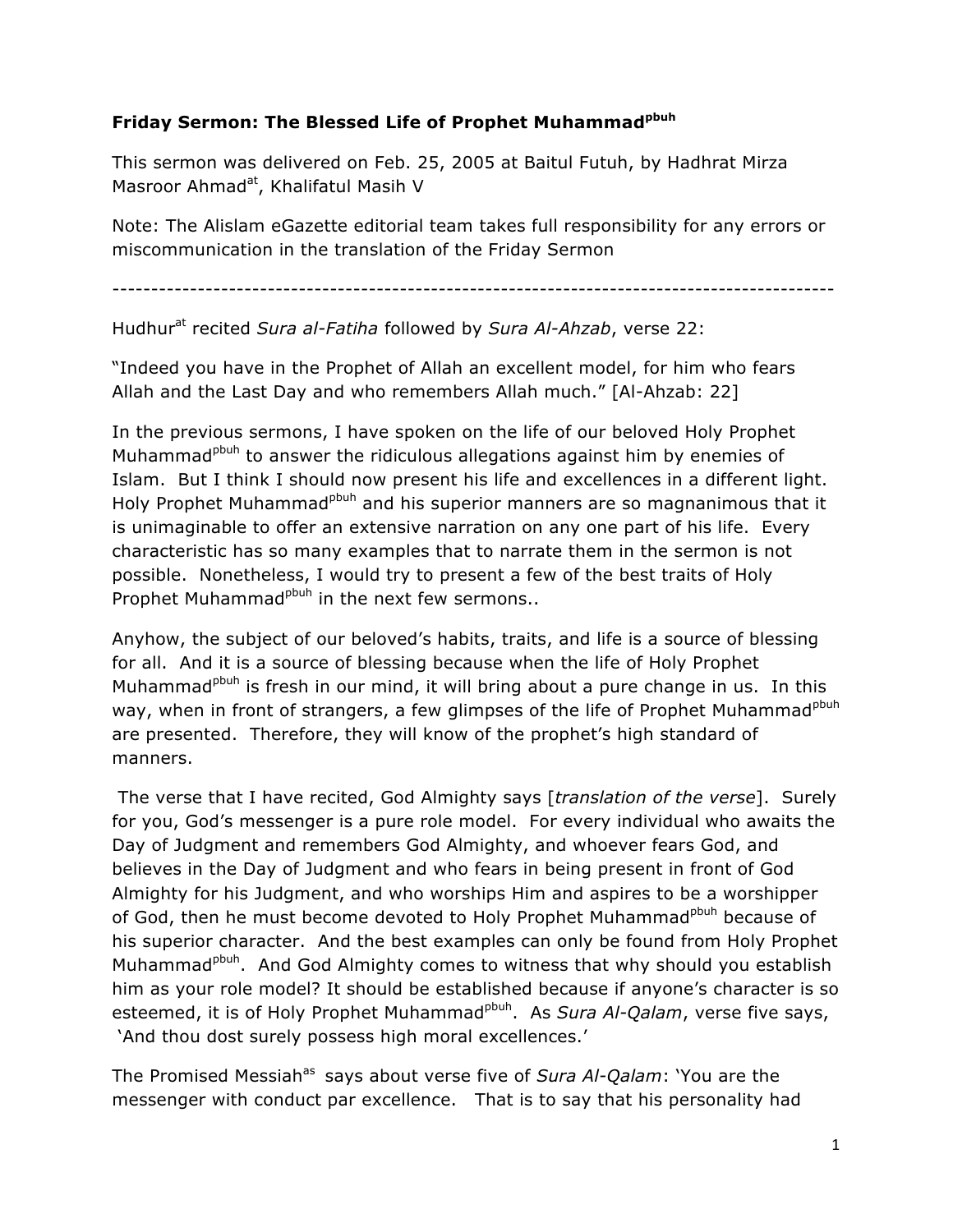such honorable and such beautiful traits that any addition to it is unimaginable." He continues: "The word '*azeem*' in Arab society is used for that attribute that has attained its highest status … and has reached such magnificence that it exceeds the bounds of our comprehension." [Ruhani Khaza'ain Vol. 1 P. 194]

So we call 'azeem' what our intelligence cannot comprehend, understand or reach. God Almighty has said that our minds and intelligence can't comprehend and understand the great character of our beloved Prophet Muhammad<sup>pbuh</sup>. When a believer is incapable of such an understanding, then what can you expect from a man who is not a believer. He definitely cannot comprehend the great traits of the Holy Prophet<sup>pbuh</sup>. In order to attain nearness to God, we have to follow in the footsteps of Holy Prophet Muhammad<sup>pbuh</sup>. Holy Prophet Muhammad<sup>pbuh</sup> used to pray to Allah to bestow him with a great character.

Hadhrat Aisha<sup>ra</sup> narrates that Holy Prophet Muhammad<sup>pbuh</sup> prayed that: 'O God! Just like you made me beautiful, likewise beautify my character and habits. [Musnad-Ahmad bin Hanbal Vol. 6 P. 155]

He prayed 'O God! You have already said that this prophet of yours will have unwavering character. But I am just a human being so always keep my character untainted. The responsibility you have given me is to be an example of pure character, so please give me the ability to fulfill this responsibility. You show me the extent of pure character and humbleness.' God responds to Holy Prophet Muhammad<sup>pbuh</sup> that: 'you will continue to have pure character' and therefore we should follow in his footsteps. But still Holy Prophet Muhammad<sup>pbuh</sup> persisted in asking God Almighty to further excel his character and manners. When worldly people are praised, their egos get inflated and they form high opinions of themselves.

Now to those who criticize Holy Prophet Muhammad has there ever been a man in history with this degree of humbleness? Every moment of his life was a continuous effort in attaining God Almighty's attributes. He spent his life following God's commandments and therefore became a great and complete example for his *ummah*.

Hadhrat Aisha<sup>ra</sup> narrates that Holy Prophet Muhammad<sup>pbuh</sup> conduct was the Quran and was happy in God's pleasure, and was saddened with God's displeasure. Holy Prophet Muhammad has said that 'I have been chosen to exemplify great character.' [Al-Shifa ul Qazi Aidh-Al-Ba'ab-ul- Sanee- Al-Fazl ul Ashr Al-Ikhlaq ul al-Hameeda]

And there's not a few narrations that exemplify the character of Prophet Muhammad. On this subject the wives of Holy Prophet Muhammad<sup>pbuh</sup> are also witness to it. In terms of his day-to-day life, the testimony of his wives is held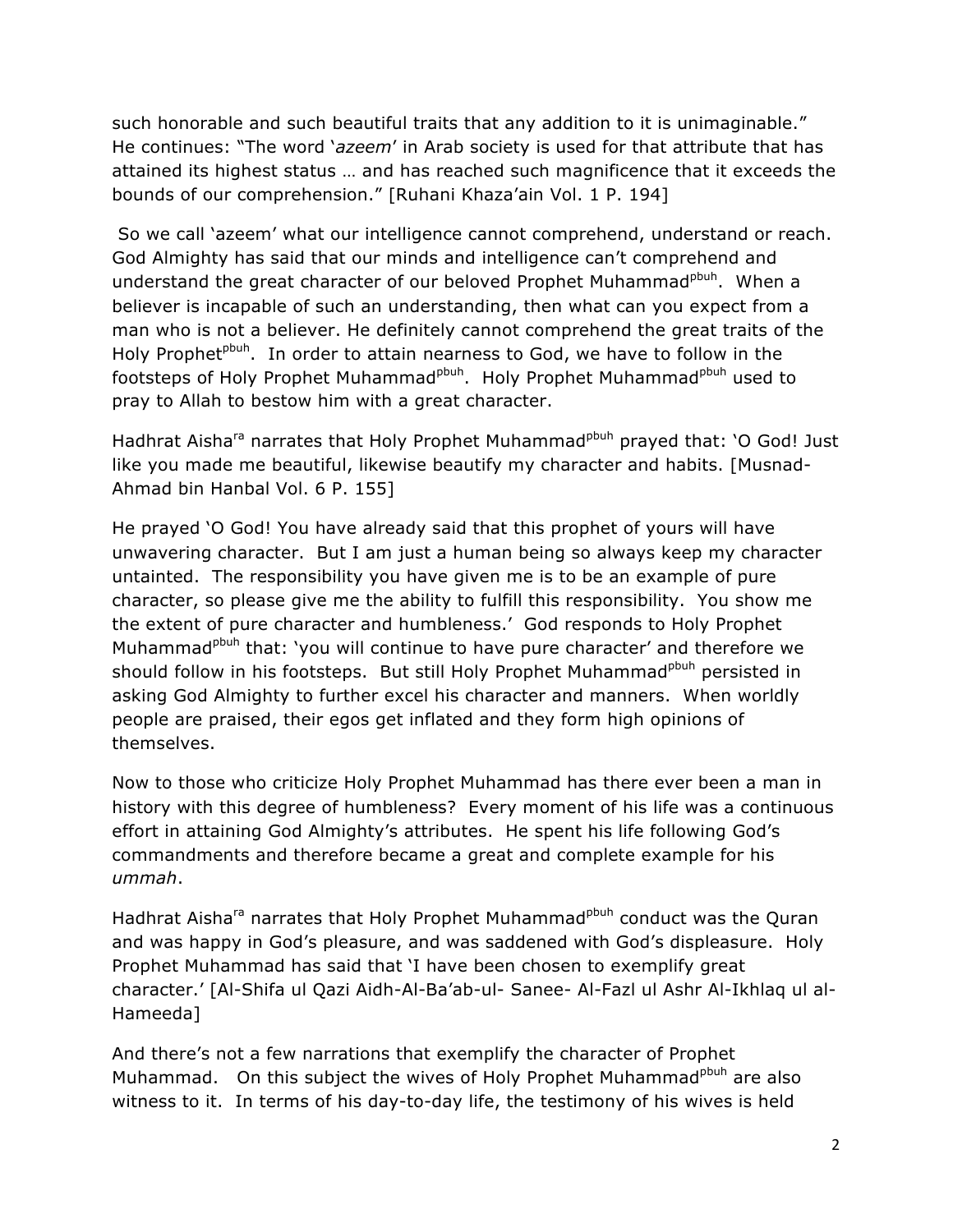highly and through the testimonies of one's wife and children, insight is provided into the environment of one's home.

Hadhrat Anas<sup>ra</sup> relates that Holy Prophet Muhammad<sup>pbuh</sup> and his character was the best among the people. He has also related that in the period of 10-12 years that he was serving him, he never used harsh words for any of his mistakes.

Again another narration in support of his great character narrated by Hadhrat Bra'abin Azib<sup>ra</sup>: 'Among the people, Holy Prophet Muhammad<sup>pbuh</sup> was the most beautiful and of the best character.' [Bukhari Kitaab al-Munaqab-Ba'ab Safa Al-Nabi]

Excellent moral character is also expressed through one's face. If one is unhappy and disgruntled looking, then no matter how good his character, the on-looker will instantly get worried. Holy Prophet Muhammad<sup>pbuh</sup> always had a smile on his face.

Hadhrat Abdullah bin Harris<sup>ra</sup> relates that: 'there was no one who smiled more than the Holy Prophet Muhammad<sup>pbuh</sup>. [Al-Shifa ul-Qazi Aidh al-Bab ul-Sanee al-Fazl ul-Sadas ashr- hush-ashra]

Then one of his companions, Hadhrat Qais<sup>ra</sup> says that he heard Jurair bin Abdullah say that: 'At the time Islam was revealed (when they became Muslims), Holy Prophet Muhammad<sup>pbuh</sup> never prohibited them from meeting him. And whenever Holy Prophet Muhammad<sup>pbuh</sup> saw them, he always had a smile (on his face). [Bukhari-Kitaab Al-Munqaab-Bab Zikr Jurair bin Abdullah al-Bajlee]

Hadhrat Umm-Mabroor<sup>ra</sup> describes the character of the Holy Prophet Muhammad<sup>pbuh</sup> that: 'Looking from afar Holy Prophet Muhammad<sup>pbuh</sup> was the most handsomest and from near he had such a gentle speech and high character. [Al-Shifa ul-Qazi Aidh al-Bab ul-Sanee al-Fazl al-Salees Nuzfatah]

Just by looking at him, one can tell that this man is soft-hearted There was no one as beautiful as him. In was not that kind of beauty that looked beautiful from afar and looked different when nearer. But when someone attained an opportunity to meet this beautiful face, Holy Prophet Muhammad<sup>pbuh</sup> great character, his gentle and sweet speech, made his beauty even greater.

Hadhrat Ali<sup>ra</sup> mentions Holy Prophet Muhammad<sup>pbuh</sup> attribute when considering the problems of people and says: 'Among the people, Holy Prophet Muhammad<sup>pbuh</sup> was the most magnanimous. He was the most truthful among conversation, and was the most gentle in his people and he was most respectful. [Al-Shifa ul-Qazi Aidha Al-Bab ul-Sanee Al-Fazl ul-Sadees Ashr Husn-Ashra]

Holy Prophet Muhammad<sup>pbuh</sup> had a vast amount of spirit. When someone insulted him even though he was speaking truthfully, even then Holy Prophet Muhammad<sup>pbuh</sup>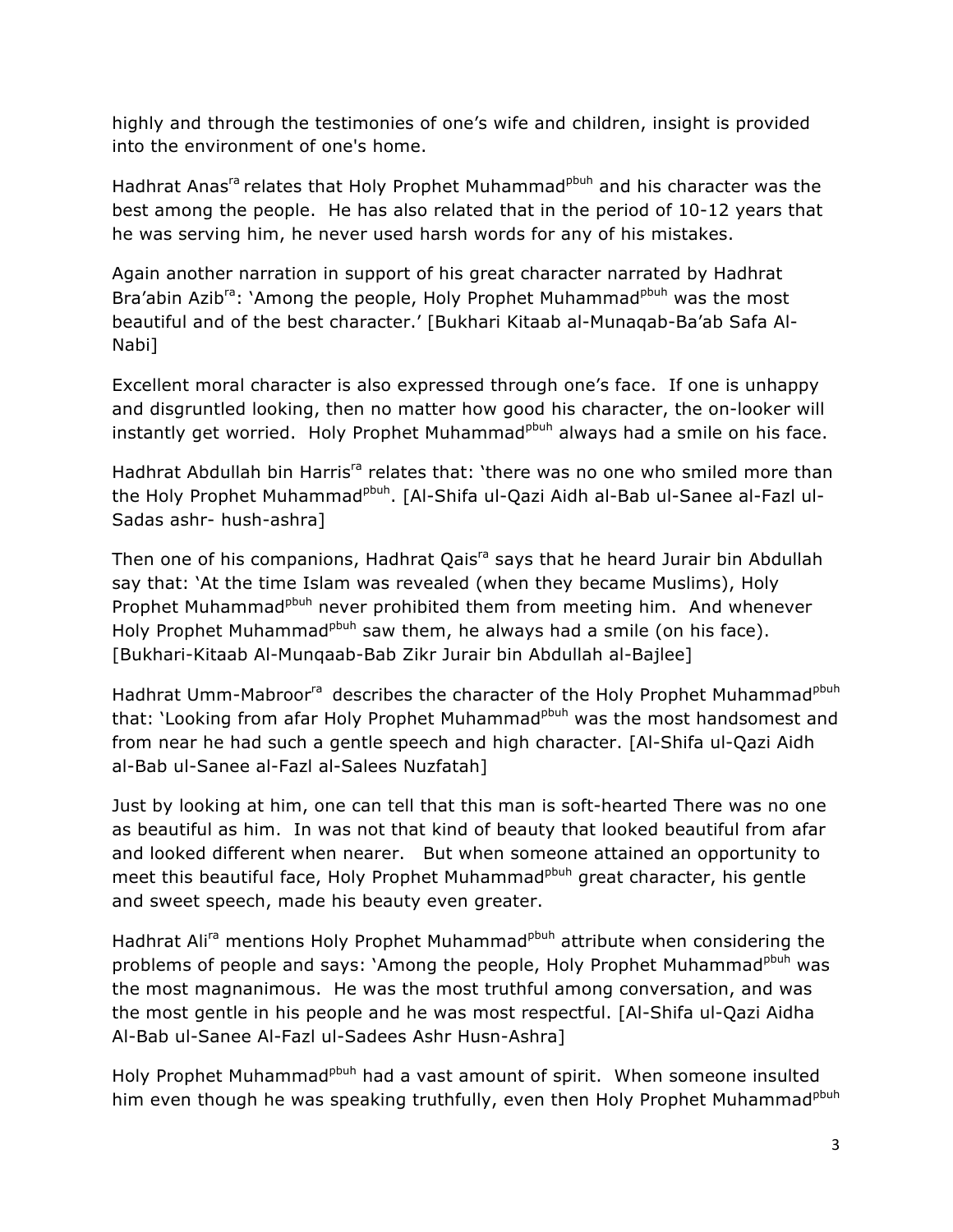was patient and very tolerant. For example, once a Jewish man confronted Holy Prophet Muhammad<sup>pbuh</sup> about repayment of a loan a few days before the expiry of the stipulated period. He harshly tugged at the mantle around Prophet Muhammad's shoulders, even then in an extremely gentle voice Holy Prophet Muhammad<sup>pbuh</sup> addressed him and didn't argue with but rather obliged to his command. The grace, character and truthfulness of the Holy Prophet Muhammad<sup>pbuh</sup> was visible on his face. He acted without any prejudice or bigotry.

Likewise, Hadhrat Abdullah bin Salam<sup>ra</sup> narrates: 'When I saw the blessed face of Holy Prophet Muhammad<sup>pbuh</sup>, I recognized that this cannot be the face of a liar.' [Dhami-Kitaab ul-Ista'azah Bab-fi- Ifsha-ul-Salam]

Some great non-prejudiced Jewish scholars –recognized the truth of Holy Prophet for two reasons. One, they saw the Holy Prophet's obedience to the commandments of God Almighty.

Now let us look at the beauty and gracefulness of Holy Prophet Muhammad's company. Hadhrat Aisha<sup>ra</sup> narrates that: 'No one was the master of such high moral character as Holy Prophet Muhammad<sup>pbuh</sup>. Whenever a companion or a wife of Prophet Muhammad addressed him, he would promptly respond. Hadhrat Jurair bin Abdullah<sup>ra</sup> says that, 'Since I accepted Islam, whenever the Holy Prophet Muhammad had seen me or had not seen me, I would always see him smiling. The Holy Prophet Muhammad also enjoyed the company of his companions and would intermingle with them. He would talk to them and asked about the well-being of their children. He would hold them (children) in his lap and humorously answer their questions. Whoever called upon him, he would answer them, no matter if he was a free-man or a slave, or an orphan. [Shifa ul-Qazi, Aidha al-Baab ul-Sanee al-Fazl ul-Sadis Ashr Husn Ashra]

Then Hadhrat Anas<sup>ra</sup> relates that when conversing, if an individual leaned towards his ear, Holy Prophet Muhammad<sup>pbuh</sup> would not back away until the individual himself was done conversing. Whenever someone would grab his blessed hand, he would not take it back until he himself had let go. He would be the first one to greet his companions. Whenever he would meet someone, he would be the first one to say 'Salam.' In the company of his friends he would not sit with his legs spread, as it would be an inconvenience to them. When someone would visit him, he would give him the utmost respect and would spread a sheet of cloth for him to sit and would give him, his own pillow that he was utilizing, and would insist to sit on it. He would call them by loving names or the names that they liked to be called. He would not scrutinize them (on what they had said).

If someone would visit Holy Prophet Muhammad<sup>pbuh</sup> at a time when he was offering one of the daily prayers, he would shorten his prayer and attend to the guest. After fulfilling his request, he would return and busy himself over praying. Besides when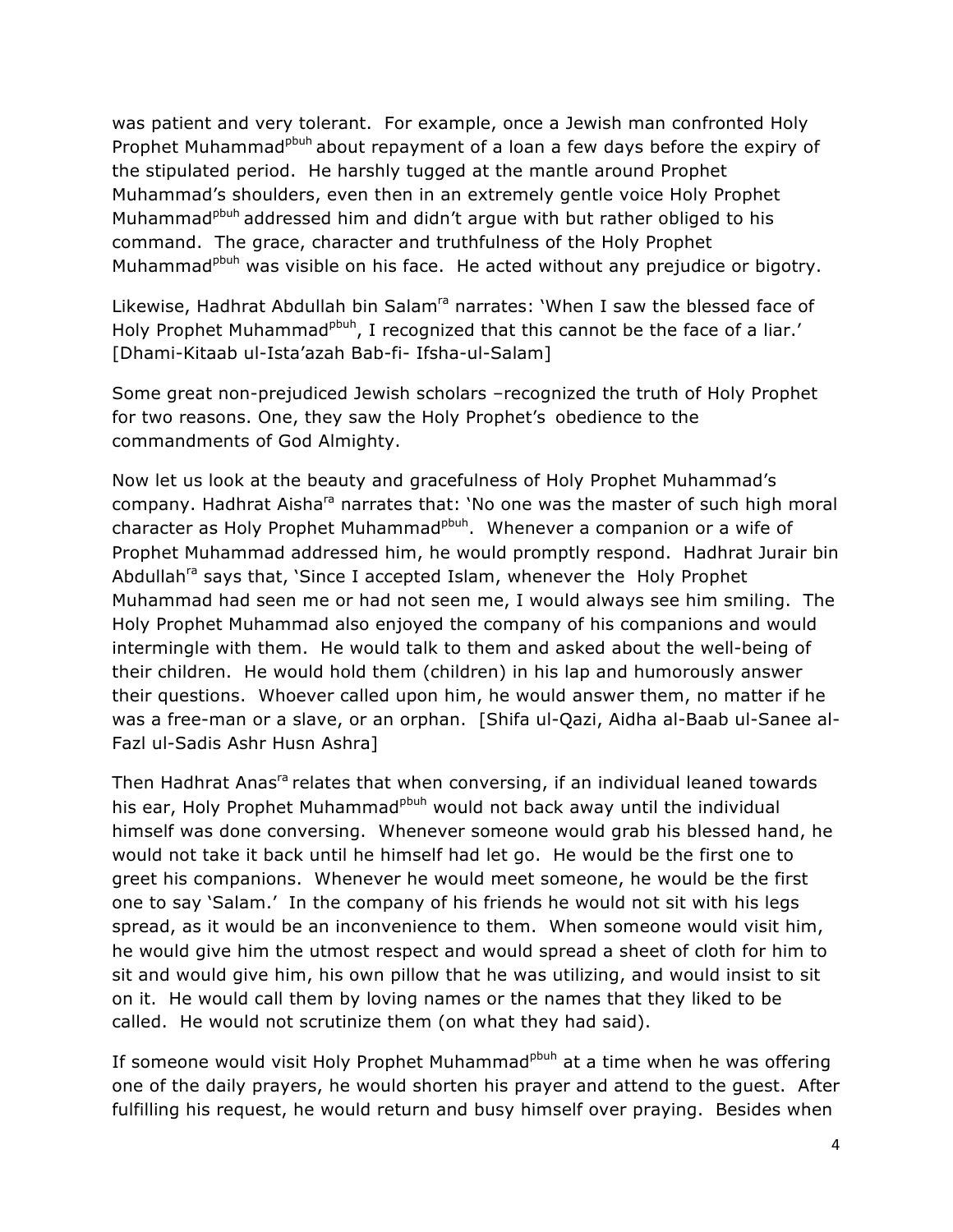the Quran was being revealed or addressing his people during the sermon, he always had a smile on his face and was in a jovial mood. [Al-Shifa ul-Qazi, Aidha al-Baab ul-Sanee al-Fazl ul-Sadis Ashr Husn Ashra]

Even with so many burdens, with many responsibilities, with so many anxieties and troubles from the enemies, he would present himself in front of his Lord. But when someone would come visit him, he would greet them with great respect that he would let them speak first. He would behave like this so he can be an example for the rest of mankind and follow God Almighty's commandment of establishing these excellent moral values on earth.

Likewise, Hadhrat Anas<sup>ra</sup> narrates that residents of Medina would bring their dishware filled with water so Holy Prophet Muhammad<sup>pbuh</sup> can bless it. When he had performed the *Fajr* prayers, he would soak his hand in their bowls even when in the morning, it was frigid cold. In order to attain blessings, they would have their water blessed (by Holy Prophet Muhammad<sup>pbuh</sup>). [[Al-Shifa ul-Qazi, Aidha al-Baab ul-Sanee al-Fazl ul-Sadis Ashr]

Then look at his home life. With one call, he would leave all his businesses and would come running at their call. He could have taken his time but in order to remain a good role model, he would not ask for any help in his day-to-day doings.

Hashim bin Urwa<sup>ra</sup> narrates that a man asked Hadhrat Aishara if Holy Prophet Muhammad<sup>pbuh</sup> helped in the household chores? Hadhrat Aisha<sup>ra</sup> responded: 'Yes. Holy Prophet Muhammad<sup>pbuh</sup> cleaned his own shoes, sewed up his own clothes, and did work around the house like how all of you work around the house. [Musnad-Ahmad bin Hanbal Vol. 6 P. 167]

Nowadays, if a button broke, or if a stitch is broken, 99% of men go to their wives. Instead Holy Prophet Muhammad<sup>pbuh</sup> used to stitch his own clothes, and sometimes even swept the house.

Another example of Holy Prophet Muhammad<sup>pbuh</sup> simplicity and great character is captured by the following narration. Hadhrat Abu Syed Kudri<sup>ra</sup> narrates that Holy Prophet Muhammad<sup>pbuh</sup>'s life was extremely simple. He did not consider any task shameful. He would himself brush the coat of the camel, help in household chores, polish his own shoes, patch up his own clothes, helped milk the goat and with every step feed him too. If he would get tired of collecting wheat, he would help him. He didn't feel shameful carrying groceries from the market to his home. He would greet everyone, no matter if he was rich or poor. He would be the first one to say 'salam.' If presented with a few dates, he would not think it was petty, but graciously accepted it. He was extremely loyal and tolerant. He lived a very clean life. He would always have a smile on his face. He would not laugh forcefully or obnoxiously. Due to the fear of God, he remained worried, but never complained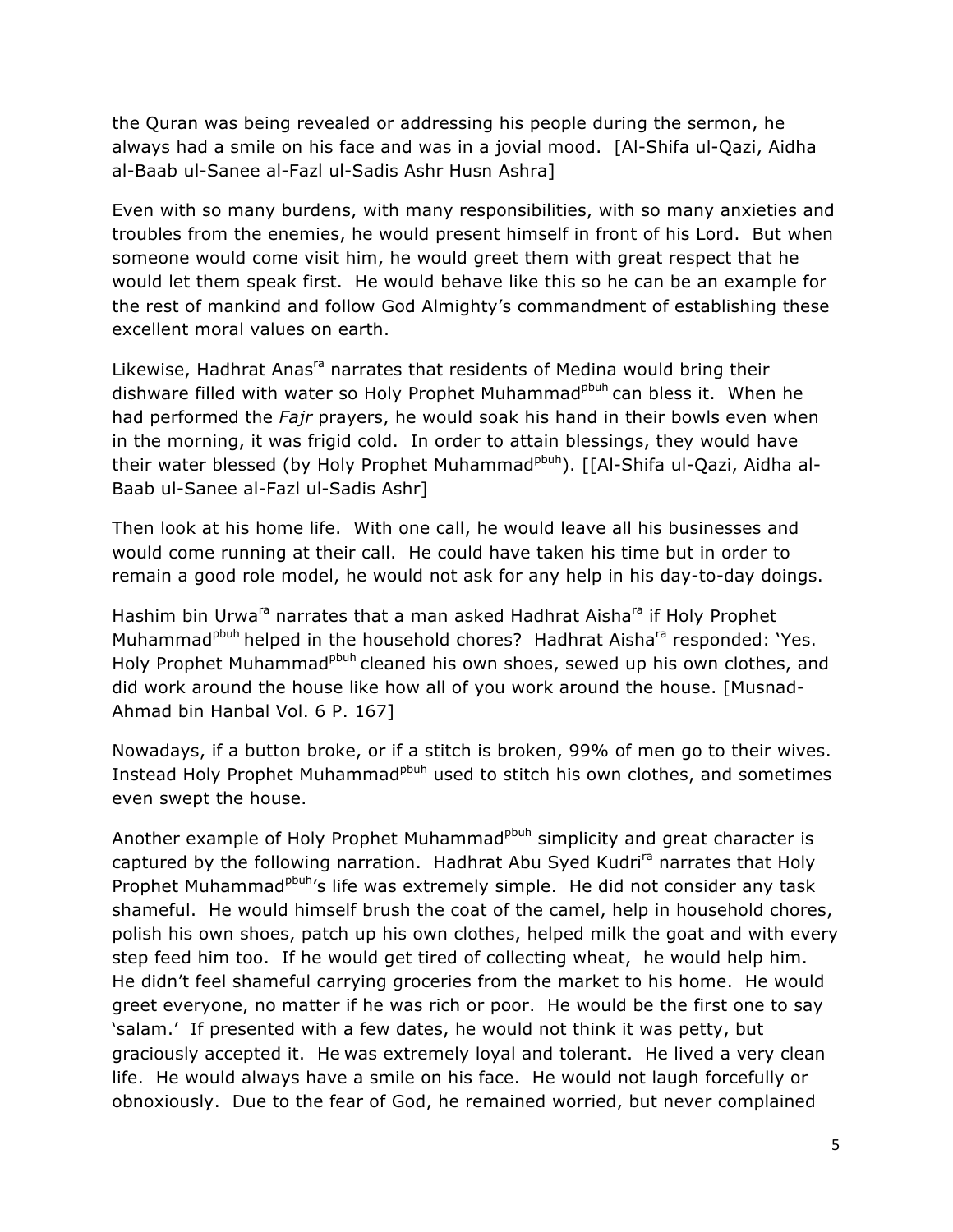about it. He was very humble but certainly this humility did not spring from weakness. .' He was very generous but would avoid spending needlessly. He had a soft-heart filled with mercy. He would present himself graciously to every Muslim. He would only eat that much so he can burp. He would never extend his hand passionately due to greediness, but rather would wait patiently. [Al-Risalah ul-Kashirah Bab ul-Kashu ul-Tawadha]

God Almighty instilled him with the qualities of patience, gratefulness, and dignity from birth. There's a narration that whenever his aunt would feed the children, he would patiently wait on the side and when called, he would take it in a very dignified manner.

Hadhrat Aisha<sup>ra</sup> narrates regarding his style of speech and the manner of his conversation: 'Holy Prophet Muhammad<sup>pbuh</sup> would converse slowly that if one was to count his words, he would be able to do so. [Sunan ibn Dawah, Kitaab ul Aleem; Ba'ab fi Sard-ul-Hadith]

He would converse slowly so people can understand him and there would be no kind of misunderstanding. There would not be any opportunity where one would say that I didn't understand it. But even then, if someone asked to repeat his statement, he would graciously repeat it. And it is recorded that he would repeat important propositions a few times.

Regarding his graceful speech and excellent character, Hadhrat Hasan bin Alira narrates: 'I asked my uncle, Hind bin Abi Hala, regarding the manner of conversation of Holy Prophet Muhammad<sup>pbuh</sup> and he replies that Holy Prophet Muhammad<sup>pbuh</sup> always seemed like he was in deep thought.. Most of the time he would remain quiet. He did not speak needlessly. Whenever he would speak, he would speak with complete clarity. Even though his conversation was brief, it was full of eloquence and meaning, but empty of meaningless talk. It would be free from ambiguity. He would not speak with contempt or derogatory remarks, nor would he take part in fault finding or adverse criticism. With every little blessing, he would greatly appreciate it. Thanked God Almighty. He was foremost is showing gratefulness. He would not make derogatory remarks towards anything or anyone In terms of praising the deliciousness of food and drink, 'he never exaggerated. The moderation was his way. He would not get angry or frustrated due to any worldly problems. But if someone dishonored or suppressed truth, then no one could withstand his anger and he would not be in peace until the individual was reprimanded. For truth, he defended truth with great resolve. His personality was free of anger and revenge. If he would signal, he would use his entire hand and not just his finger. If he was amazed, he would express it without waving his hands around. If he needed to emphasize something he would take the fingers of his left hand and strike it on the palm of his right hand. If he came upon some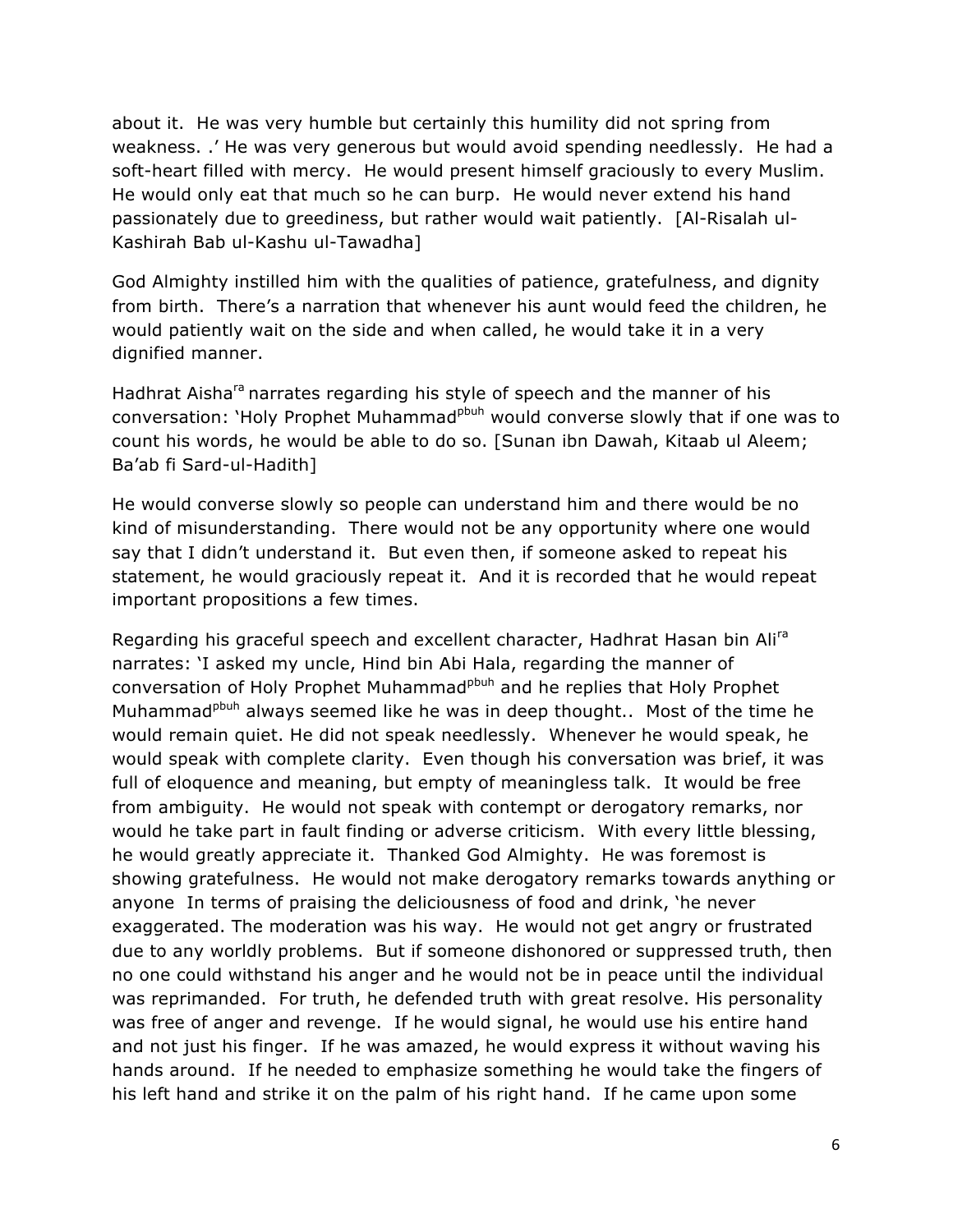unpleasing act, he would turn away, and if he was happy he would close his eyes. Instead of bursting out laughing, the extent of his laughter was a smile on his face. During his laughter, his blessed teeth would be as when white hail comes down from the clouds. [Shmail Tirmidhi, Ba-ab Kaif Kan Kalam Rasulullah<sup>pbuh</sup>]

Hadhrat Bra'a ibn Azib<sup>ra</sup> narrates: I saw Holy Prophet Muhammad<sup>pbuh</sup>. in red outfit. I had not seen someone as beautiful as Holy Prophet Muhammad<sup>pbuh</sup>.

Hadhrat Bra'a ibn Azib<sup>ra</sup> was asked if the face of Holy Prophet Muhammad<sup>pbuh</sup> was as blessed as a sword (long and thin) and he replied, 'No rather it was like the moon (round and illuminated). [Bukhari- Kitaab ul-Munaqab Ba'ab Safa-ul-Nabipbuh]

Arabs also looked for metaphors. For the Arabs of that time, the sword was considered a symbol of manhood. Maybe that's why they gave the example of sword. But the companion who saw him, said that his face was more like the moon, that is round and illuminating, which radiates cool light, which creates a desire to see it. In this beautiful face there was just coolness and coolness. The example of sword could not be given which specializes in cutting. Our beloved Holy Prophet Muhammad<sup>pbuh</sup> beauty was the kind that made hearts melt.

Then Hadhrat Kaib bin Malik<sup>ra</sup> said that the face of Holy Prophet Muhammad<sup>pbuh</sup> used to glow like moon when he received some good news, that is how we recognized his happiness. [Bukhari-Kitaab ul-Munaaqib Ba'ab Safa'a ul-Nabi<sup>pbuh</sup>]

Hadhrat Jabr bin Samrah<sup>ra</sup> narrates that: 'I saw Holy Prophet Muhammad<sup>pbuh</sup> on a night when the moon was shining. Holy Prophet Muhammad<sup>pbuh</sup> was wearing a red outfit.. I would look at Holy Prophet Muhammad<sup>pbuh</sup> and then I would look at the moon. Near me was Holy Prophet Muhammad<sup>pbuh</sup> and he was certainly more beautiful and radiant than the moon.' [Shuma'ail Tirmidhi- Ba'ab Majai fi Khalq Rasulullah<sup>pbuh</sup>]

MuhammadHadhrat Hasan bin Alira narrates that, 'My uncle was known for narrating the character of of the Holy Prophet Muhammad $P_{\text{pub}}$  .- I used to request him to narrate his character in presence so that I can acquire his traits too'. So, Hind said 'He had great qualities and attributes in him, others also held him in high esteem. His blessed face shone like the full moon. He was slightly taller than a man of middle height, but shorter than a tall person. His blessed head was moderately large. His blessed hair was slightly twisted. If his hair became parted naturally in the middle he left it so, otherwise he did not habitually make an effort to part his hair in the middle. When the hair of Holy Prophet Muhammad<sup>pbuh</sup> were long, they used to pass over his ear- lobes. Holy Prophet Muhammad<sup>pbuh</sup> had a very luminous complexion, and a wide forehead. He had dense and fine hair on his eye brows. Both eye brows were separate and did not meet each other in the middle. There was a vein between them that used to expand when he became angry. His beard was full and dense. The pupil of his eye was black. His cheeks were full and full of flesh. The mouth Holy Prophet Muhammad<sup>pbuh</sup> was moderately wide.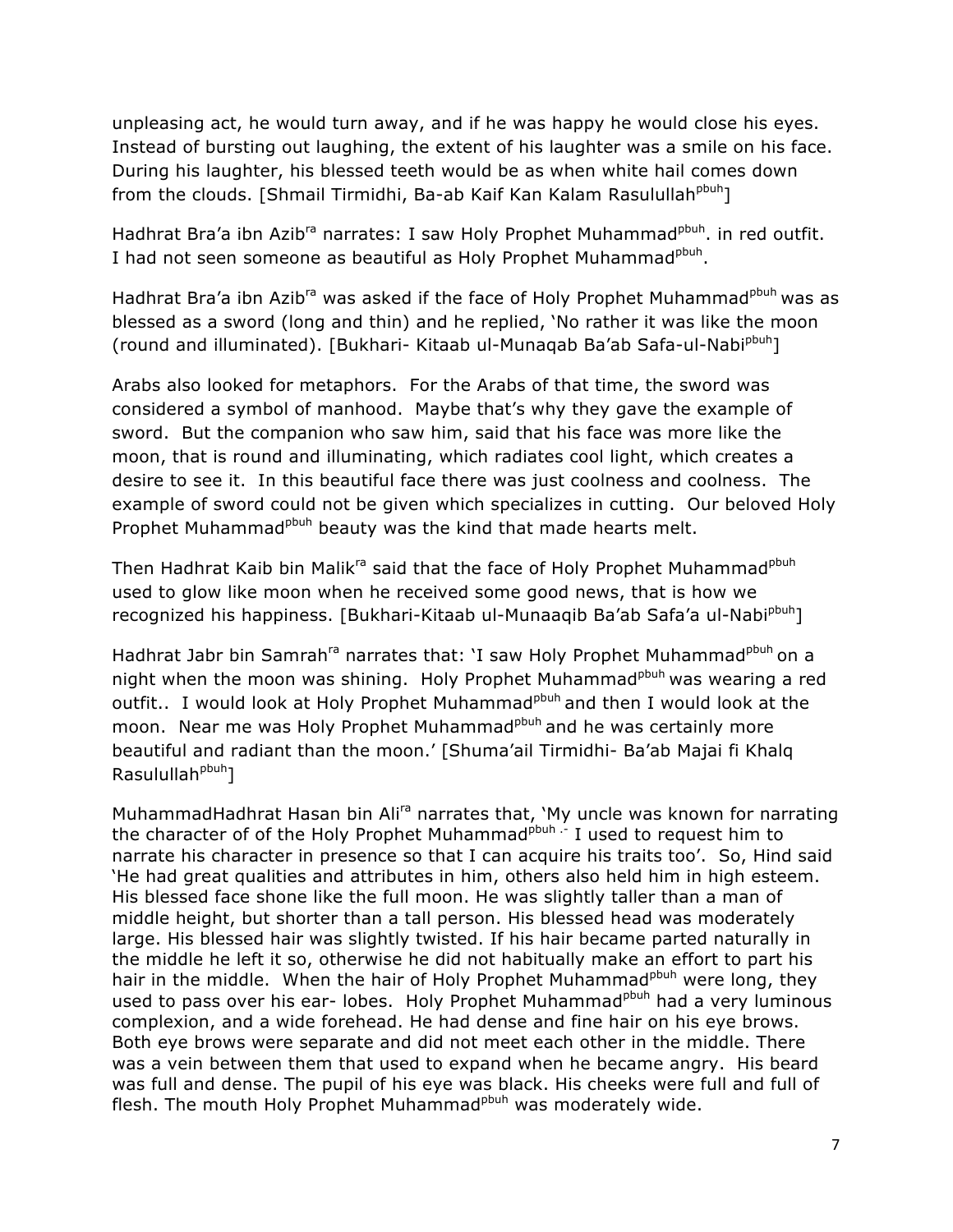His teeth were thin and bright. The front teeth had a slight space between them. There was a thin line of hair from the chest to the navel. His neck was beautiful and thin, like the neck of a statue shaved clean, the color of which was clear, shining and beautiful like silver. All the parts of his body were of moderate size, and fully fleshed. His body was proportionately jointed. His chest and stomach were in line, but his chest was broad and wide. The space between his shoulders was wide. The bones of his joints were strong and large. When he removed his clothing, his body looked bright. Between the chest and navel there was a thin line of hair. Besides this line neither the chest nor the stomach had other hair on it. The shoulders and the upper portion of the chest had hair. His forearm was long and palms were wide. The palms and both feet were fully fleshed. The fingers and toes were moderately long. The soles of his feet were a bit deep. His feet were smooth, because of their cleanliness and smoothness the water did not remain there but flowed away quickly. When he walked, he lifted his legs with vigor, leaned slightly forward and placed his feet softly on the ground. He walked at a quick pace and took rather a long step. He did not take small steps. When he walked it seemed as if he was descending to a lower place. When he looked at something he turned his whole body towards it. He always looked down. His sight was focused more to the ground than towards the sky.

His habit was to look down towards the ground. His modest habit was to look at something with a light eye, (he looked at a thing, with modesty). While walking he asked the companions to walk in front, and he himself walked behind. Whoever he met, he said 'salam' to them. [Shumail Tirmidhi- Ba'ab Maja'ah fi Khulq-e- $Rasullah<sup>pbuh</sup>$ ]

This was a sketch of his beauty, grace, and great character that a common man could see and describe. But like Hadhrat Masih Maud<sup>as</sup> has said that every characteristic of the Holy Prophet Muhammad<sup>pbuh</sup> was so full of grace and greatness, that it cannot be adequately described. Regarding his beauty, Hadhrat Abu Huraira<sup>ra</sup> narrates that Holy Prophet Muhammad<sup>pbuh</sup> was so beautiful that Holy Prophet Muhammad<sup>pbuh</sup>'s blessed body was radiating like silver. [Shumail Tirmidhi- Ba'ab Maja'ah fi Khulq-e-Rasullah<sup>pbuh</sup>]

And about his beautiful walk, Hadhrat Abu Huraira<sup>ra</sup> says, "I did not see anyone more handsome as Holy Prophet Muhammad<sup>pbuh</sup>. It was as if the brightness of the sun shone from his auspicious face. I did not see anyone walk faster than him A few moments ago he would be here, and then there. We found it difficult to keep pace when we

walked with him, and he walked at his normal pace." [Shumail Tirmidhi- Ba'ab Maja'ah fi Khulg-e-Rasullah<sup>pbuh</sup>]

Hadhrat Anas<sup>ra</sup> narrates that Holy Prophet Muhammad<sup>pbuh</sup> was clean and radiant looking and Holy Prophet Muhammad<sup>pbuh</sup>'s perspiration were like beads. And when Holy Prophet Muhammad<sup>pbuh</sup> walked like the individual who was coming down an incline. [Muslim Kitaab ul Faza'ail]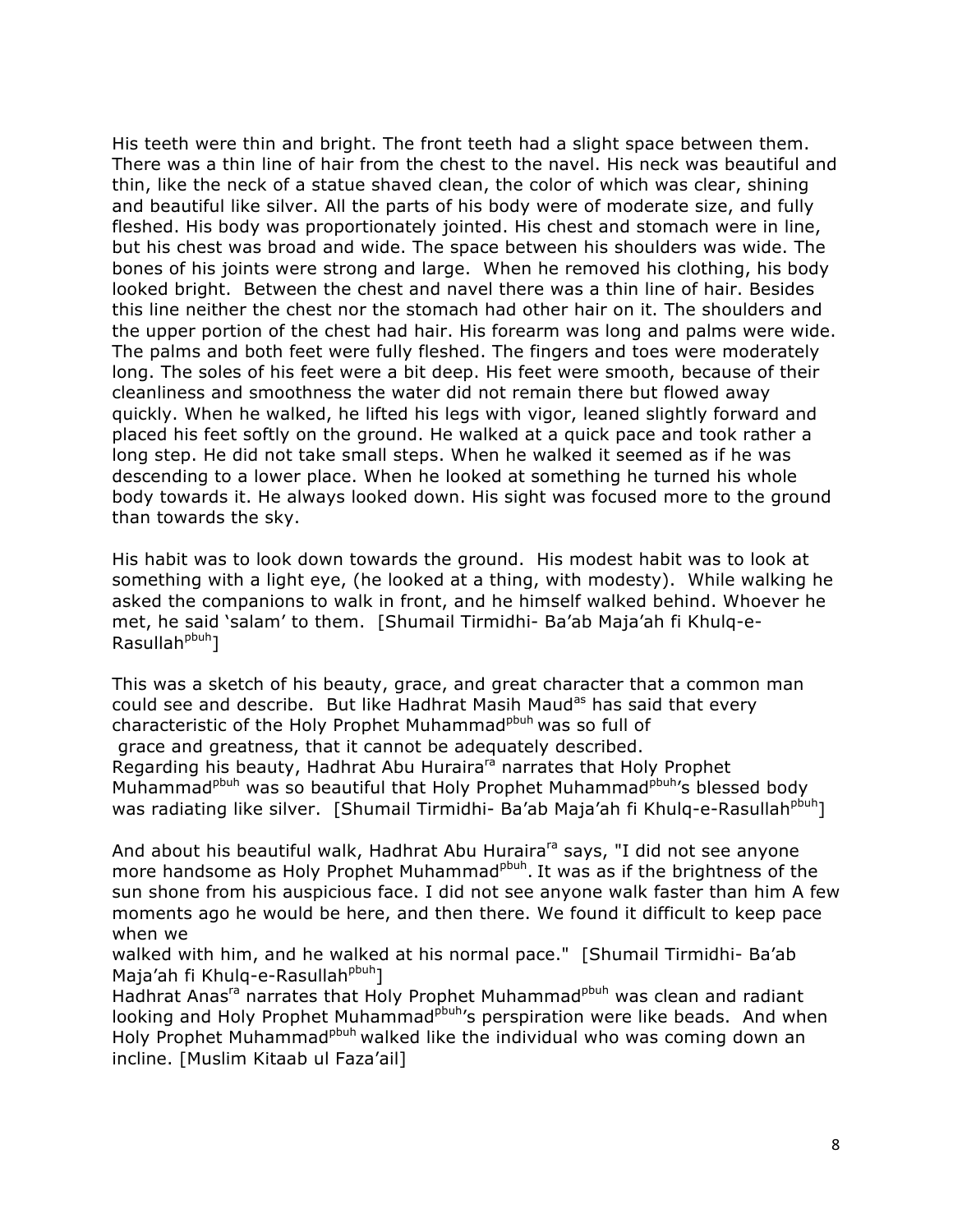Describing the softness of his hands, Hadhrat Anas<sup>ra</sup> says that it was softer than a silk piece of cloth. [Bukhari- Kitaab ul Munaqib]

Even though he took part in domestic life, he also took part in war. He was stronger than all his companions. During the battle of *Ihzab*, there was an area where the rocky ground was not breaking and the Holy Prophet Muhammad was the one who broke the ground. It should not be mistaken that with his soft hands, he could not perform hard labor. Those hands performed the most arduous labor and there are many examples of those too. Holy Prophet Muhammad<sup>pbuh</sup> loved fragrance and he would apply it often.

Hadhrat Jabir bin Sumrah<sup>ra</sup> narrates that: 'I read *Zuhr* prayers with Holy Prophet Muhammad<sup>pbuh</sup> and then walked towards his wife's chamber and I started walking with Holy Prophet Muhammad<sup>pbuh</sup> and at that time some children came in front of Holy Prophet Muhammad. The Prophet hugged and kissed all the children. He also kissed me on my cheek, and I felt such coolness and sweet scent that I had never smelled it from any perfume. [Muslim- Kitaab-ul-Fazail]

He loved fragrance and he would apply it often and would keep it in one place. It is also narrated that he would keep it in a glass container and from there apply it. [Shumail Tirmidhi- Ba'ab Maja'ah fi ta'atar Rasullulah]

He was so modest that no one can compete with him. And he has said that modesty is part of faith.

Whenever he would come upon something he disliked, one can perceive it from his blessed face. Holy Prophet Muhammad being a great role model, his companions also grew in character because they would watch his facial expression and that way they would know if Holy Prophet Muhammad approved of it or not and then spend their life according to his wish.

Ata bin Yassar narrates that: 'I met Abdullah bin Umar bin Aas<sup>ra</sup> and asked to show me the proof of Holy Prophet Muhammad<sup>pbuh</sup> that was presented in the Torah. He agreed and said witness to God, the attributes presented in the Torah are the same attributes present in the Holy Quran. For example, Chapter Al-Ahzab, verse 45: 'O Prophet, truly We have sent thee as a Witness, and Bearer of glad tidings, and a Warner.' You are My messenger. I have made your name resigned to the will of God. You don't have bad character, and you have correct speech, nor are you hard-hearted. Nor are you one that makes noise in the market. To wrongdoing, you don't answer with wrongdoing rather you forgive them. God Almighty will not cause him to die until he become a complete example for the guidance of mankind. [Bukhari Kitab-ul-Tafseer]

Just look how truthful these words have come. Whenever worldly people do an act of goodness or try to act kind, it is only for the time being. It's only for the time being because they don't have the strong resolve and sometimes the act of goodness is nothing but a showing off. The goodness of the Holy Prophet Muhammad<sup>pbuh</sup> was permanent. Regarding this, Hadhrat Aisha<sup>ra</sup> narrates that given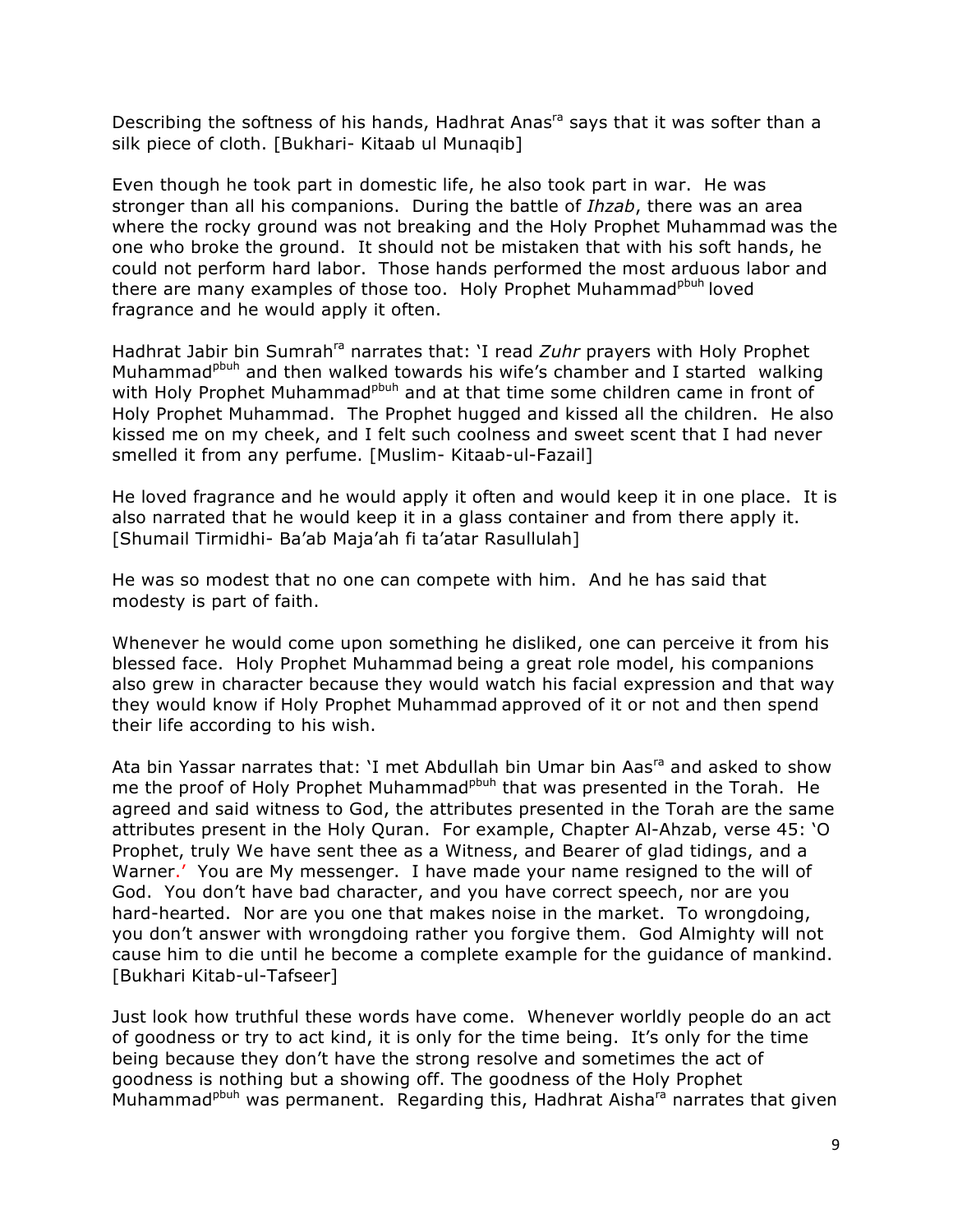the choice between two paths; the Holy Prophet Muhammad would always take the path of least resistance, as long as this did not involve departure from moral standards. For the sake of his character, he would not take vengeance against anyone; except if they insulted God, and then he would retaliate against him. [Bukhari Kitaab-ul-Munaqib]

His every promise, every action was to gain God Almighty's pleasure. It was true that he searched for an easier route. But he would not hesitate to choose a hard route if it was in accordance with God Almighty's commandment. And if he retaliated against anyone, he did not do it for his ego, but rather for God Almighty's honor.

His diet was also very simple. But if delicious food was provided, he also liked that. Hadhrat Anas<sup>ra</sup> mentions about 'one dinner where the Holy Prophet Muhammad was there and I was there too. At this dinner a bread and beef squash was served.' He continues: 'that Holy Prophet Muhammad loved squash. He would search for the squash in the curry. That's why I started liking squash also.' [Shumail Tirmidhi-Ba'ab Maja'ah fi Safa'a Adam Rasulullah<sup>pbuh</sup>l

Then Hadhrat Aisha<sup>ra</sup> narrates that Holy Prophet Muhammad<sup>pbuh</sup> enjoyed sweet things in his food such as honey. He liked sweet foods. [Bukhari Kitaab ul-At'amah]

Hadhrat ibn Abbas<sup>ra</sup> narrates that Holy Prophet Muhammad<sup>pbuh</sup> and his wife would spend many nights hungry. [Shumail Tirmidhi- Ba'ab Majah fi Safa kul Rasulullah]

Holy Prophet Muhammad<sup>pbuh</sup> didn't just mention of being tolerant of hunger but also provided an example in his practical life. And sometimes when he asks if there is anything to eat at home, and there is no answer, he says it fine, today I can fast. And these fasts would be that at one night he ate, then the next day, 24 hours after, would break his fast at night.

During the Battle of Ditch the companions would tie a rock to their stomach due to their hunger. They showed it to Holy Prophet Muhammad<sup>pbuh</sup>, he picked up his shirt and showed them he had two rocks tied instead of one. If the companions were in hardship, he would put himself in greater hardship so he can be a role model.

The Promised Messiah<sup>as</sup> has said:

"Look at our beloved Holy Prophet Muhammad<sup>pbuh</sup> that in his prophethood, there were 13 years of problems and suffering, and ten years of power and rule. Opposing him were many peoples. Firstly, his own people. There were Jewish, Christians, pagans, atheists and idol worshippers. They would partake in nothing that was against their ideals. Alcohol was widespread and would drink it 5-7 times a day, and instead of water, alcohol would do the job. Forbidden was considered permissible. Killing was a usual act for them, the situation required to reform these people, and then to correct their behavior, and to guide them. Sometimes they would receive food and sometimes they would go to sleep hungry. Whatever few